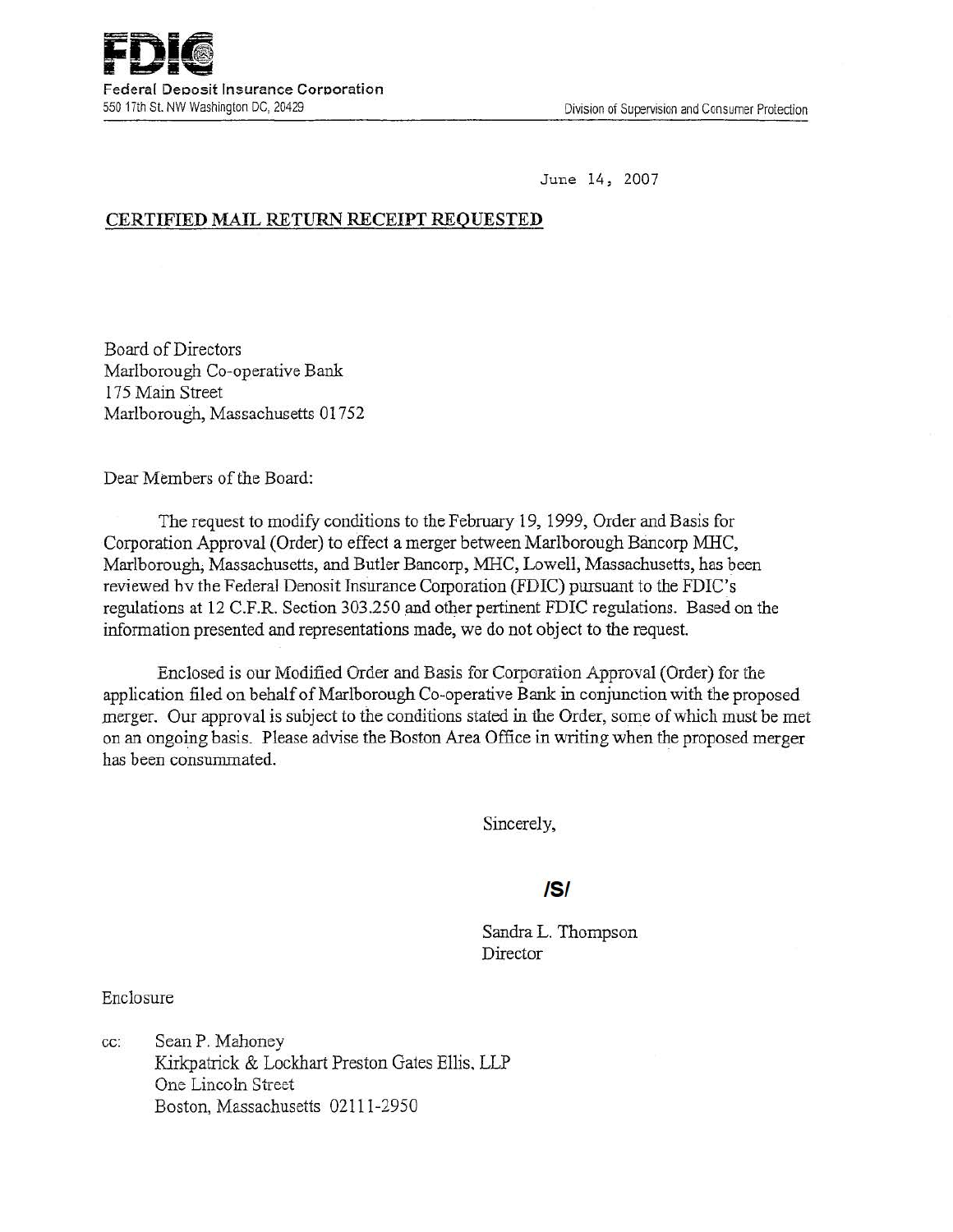### FEDERAL DEPOSIT INSURANCE CORPORATION

## RE: Marlborough Co-operative Bank Marlborough, Middlesex County, Massachusetts

#### Applications for Federal Deposit Insurance and Consent to Merge

### MODIFIED ORDER AND BASIS FOR CORPORATION APPROVAL

Pursuant to Sections 5 and 18(c) and other provisions of the Federal Deposit Insurance Act ("FDI Act"), an application has been filed on behalf of Marlborough Co-operative Bank, Marlborough. Massachusetts, ("Mutual"), a mutual-owned, Bank Insurance Fund ("BIF") member, with total resources of \$67,859,000 and total deposits ~f \$59,460,000 as of September 30, 1998, for the FDIC's consent to merge with Marlborough Interim Co-operative Bank, Marlborough, Massachusetts, a proposed Massachusetts-chartered, BIF member, co-operative bank. Also, applications for federal deposit insurance for Marlborough Interim Co-operative Bank, and Marlborough MHC Cooperative Bank; Marlborough, Massachusetts have been filed. In 2007, Marlborough Bancorp will subsequently merge into Butler Bancorp, MHC, and 100% of Marlborough Co-operative Bank's voting stock will be transferred to Butler Bancorp, Inc. An application for a modification to conditions bas been filed substituting Butler Bancorp, Inc., and Butler Bancorp, MHC, for Marlborough Bancorp.

This transaction is the result of Mutual's plan of reorganization which, solely to facilitate this undertaking, includes:

- 1. Mutual will cause a new co-operative bank to be chartered under Massachusetts law, to be known as Marlborough MHC Co-operative Bank ("MHC Bank"),
- 2. MHC Bank will reorganize as a mutual holding company, to be known as Marlborough Bancorp ("Bancorp"),
- 3. Bancorp will simultaneously form a Massachusetts-chartered subsidiary co-operative bank in the stock form of organization, to be known as Marlborough Interim Cooperative Bank ("Interim"), and
- 4. Mutual will merge with Interim, with Interim as the legally surviving entity under the name "Marlborough Co-operative Bank".

By virtue of the merger, Mutual will transfer substantially all of its assets and liabilities to Interim, which will be a wholly-owned subsidiary of Bancorp. Following the consummation of the merger, the resultant bank will operate the same banking business,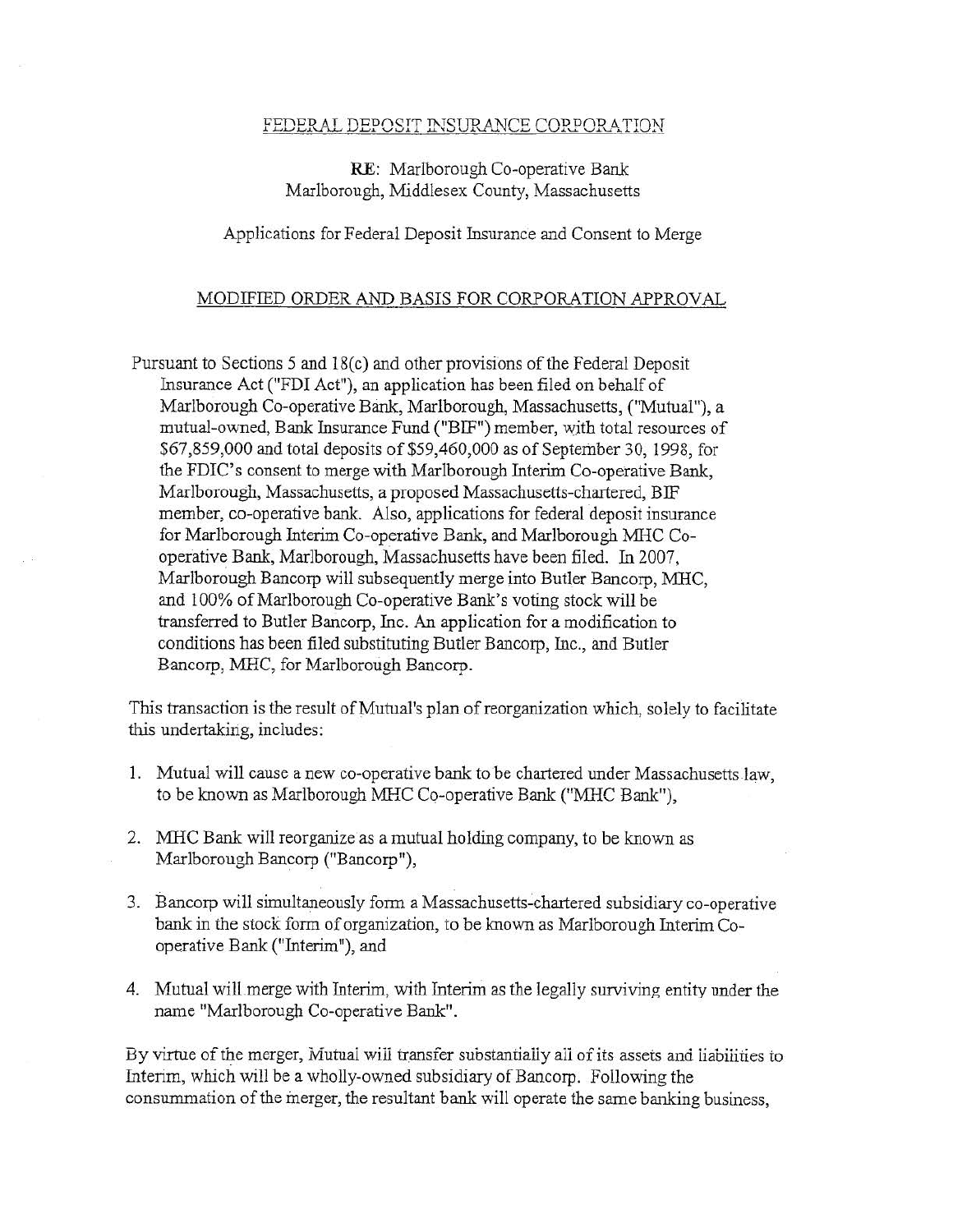By virtue of the merger, Mutual will transfer substantially all of its assets and liabilities to Interim, which will be a wholly-owned subsidiary of Bancorp. Following the consummation of the merger, the resultant bank will operate the same banking business, with the same management, at the same locations now being served by Mutual. The proposed transaction, per se, will not alter the competitive structure ofbanking in the market served by Mutual. The resultant bank's principal office will be at 175 Main Street, Marlborough, Massachusetts. Notice of the proposed transaction, in a form approved by the FDIC, has been published pursuant to the FDI Act.

A review of available information, including the Community Reinvestment Act ("CRA") Statements of the proponent, discloses no inconsistencies with the purposes of the CRA. The new institution is expected to continue to meet the credit needs of its entire community, consistent with the safe and sound operation of the institution.

In connection with the applications, the FDIC has taken into consideration the financial and managerial resources and future prospects of the proponent banks and the resultant bank, and the convenience and needs of the community to be served. Having found favorably on all statutory factors and having considered other relevant information, including all reports on the competitive factors furnished by the Comptroller of the Currency, the Board of Governors of the Federal Reserve System, the Office of Thrift Supervision, and the Attorney General of the United States, it is the FDIC's judgment that the applications should be and hereby are approved, subject to the following conditions:

- 1. That changes in proposed management, including the board of directors or proposed ownership (ten per cent or more of the stock and new acquisitions of or subscriptions to ten per cent or more of the stock), will render this approval null and void unless such proposal is approved by the Regional Director (Supervision) of the FDIC's New York Regional Office prior to the consummation of the proposed transaction.
- 2'. Unless prior notice is provided to and non-objection is received from the FDIC, no shares of the stock of Marlborough Co-operative Bank shall be sold, transferred or othetwise disposed of, to any persons (including any Employee Stock Ownership Plan) other than Butler Bancorp, Inc.
- 3. That, prior to a sale, transfer or other disposition of any shares of Marlborough Co-operative Bank by Butler Bancorp; Inc., to any person (including any Employee Stock Ownership Plan), or a conversion of Butler Bancorp, MHC, to. stock form, Marlborough Co-operative Bank will provide written notification to -the FDIC and provide the FDIC with copies of all documents filed with state and federal banking and/or securities regulators in connection with any such sale, transfer, disposition or conversion.